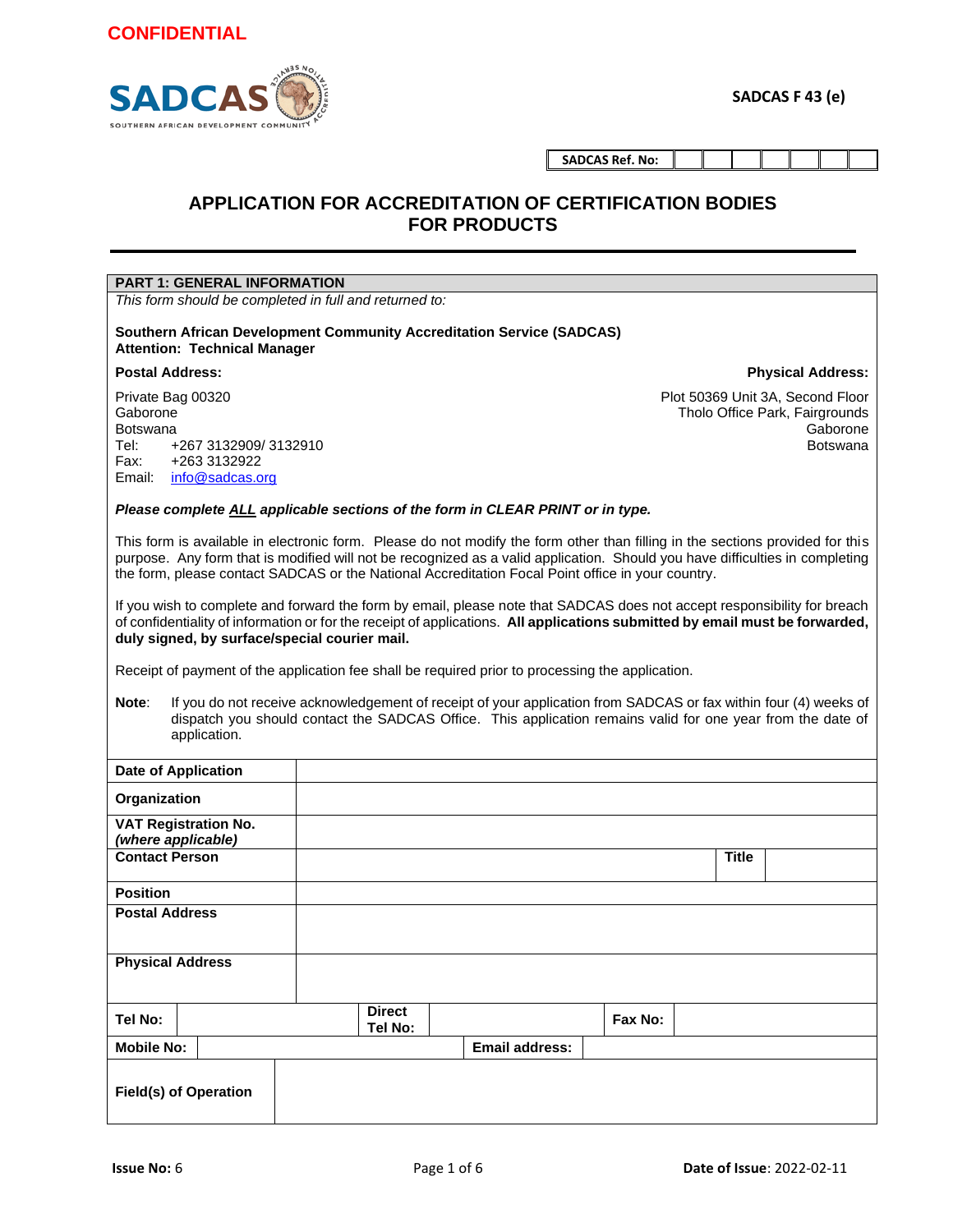

| <b>Application for:</b><br>(Tick as appropriate)                          |                                                                                                                                         |
|---------------------------------------------------------------------------|-----------------------------------------------------------------------------------------------------------------------------------------|
| Initial Accreditation<br>Proceed to complete Parts $2 - 5$                | <b>Extension of Accreditation</b><br>Proceed to complete<br>Part 3 for new staff<br>٠<br>Part 4 for new test method<br>٠<br>Part 5<br>٠ |
| Other<br>(Please specify)                                                 |                                                                                                                                         |
| Standard Tor which accreditation is sought<br>(Tick as appropriate)       |                                                                                                                                         |
| <b>ISO/IEC 17065</b>                                                      |                                                                                                                                         |
| Other (Please specify)                                                    |                                                                                                                                         |
| PART 2: INFORMATION REGARDING YOUR ORGANIZATION                           |                                                                                                                                         |
| sought):                                                                  | Description of the main activities of the applicant organization (Please underline those activities for which accreditation is          |
|                                                                           |                                                                                                                                         |
|                                                                           |                                                                                                                                         |
|                                                                           |                                                                                                                                         |
|                                                                           |                                                                                                                                         |
|                                                                           |                                                                                                                                         |
| branches/divisions at other locations, please give the following details: | If the organization seeking accreditation is owned by another organization or is part of a larger organization or has                   |
| Name, address and contact information (Tel, Fax, Email) of:               |                                                                                                                                         |
|                                                                           |                                                                                                                                         |
|                                                                           |                                                                                                                                         |
| <b>Parent Organization</b>                                                |                                                                                                                                         |
| <b>Other organizations</b><br>in group/ division                          |                                                                                                                                         |
| Locations/sites where<br>activities are<br>conducted                      |                                                                                                                                         |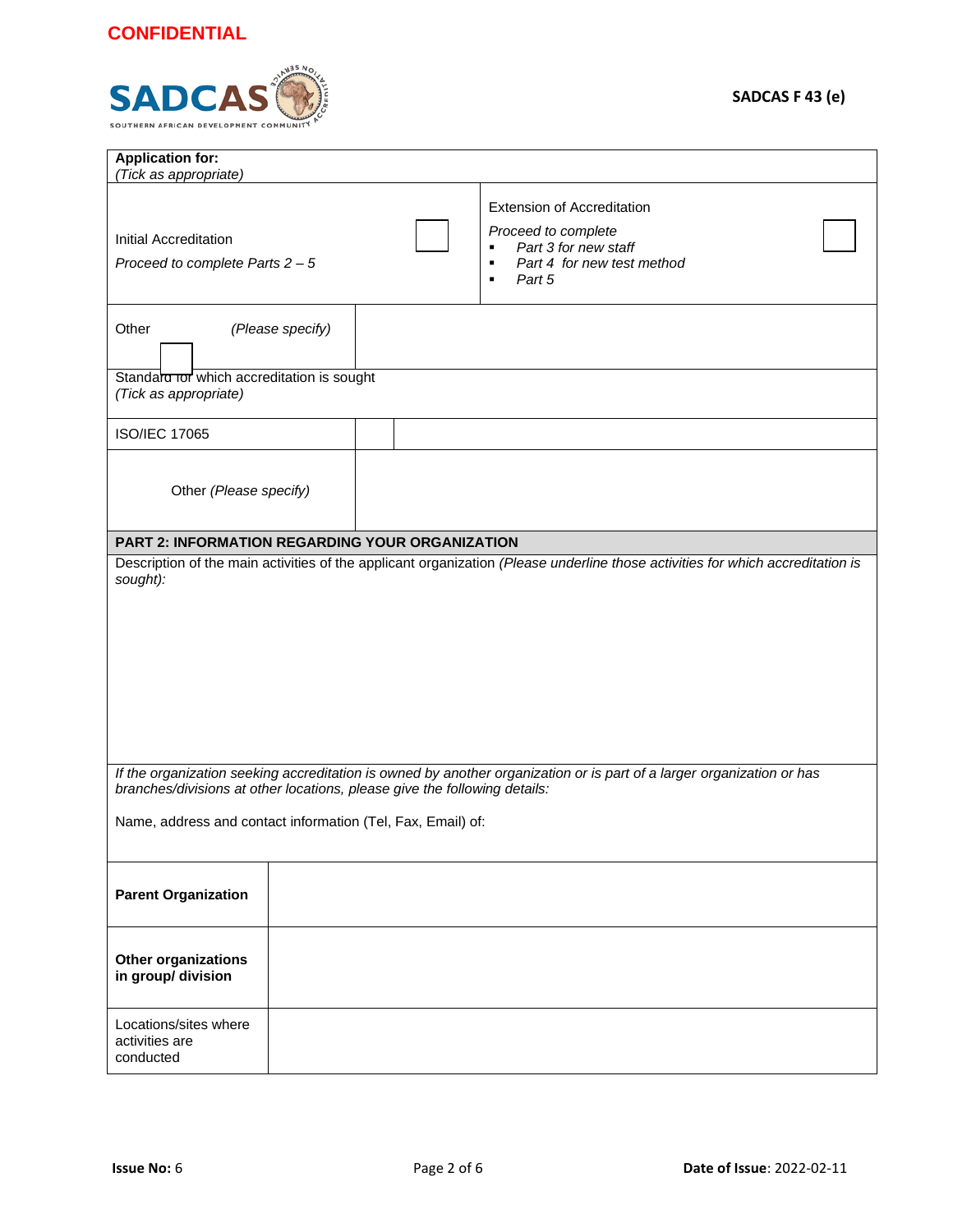

| Relationship and links between the above-mentioned organizations and the organization seeking accreditation (Please<br>describe) |                                                                                                             |  |  |  |
|----------------------------------------------------------------------------------------------------------------------------------|-------------------------------------------------------------------------------------------------------------|--|--|--|
|                                                                                                                                  |                                                                                                             |  |  |  |
|                                                                                                                                  |                                                                                                             |  |  |  |
|                                                                                                                                  |                                                                                                             |  |  |  |
|                                                                                                                                  |                                                                                                             |  |  |  |
| What is the legal status of your organization?                                                                                   |                                                                                                             |  |  |  |
| e.g. Pvt (Pty)/Ltd privately owned or other                                                                                      |                                                                                                             |  |  |  |
| (List and attach the legal instrument and other                                                                                  |                                                                                                             |  |  |  |
| regulatory requirements applicable to your<br>organization)                                                                      |                                                                                                             |  |  |  |
|                                                                                                                                  |                                                                                                             |  |  |  |
| Registration Number of Company/ Identify                                                                                         |                                                                                                             |  |  |  |
| Number(s) of sole owner or partners                                                                                              |                                                                                                             |  |  |  |
| Total number of employees in the whole<br>organization or group of organizations                                                 | Number of employees involved in area(s) seeking<br>accreditation                                            |  |  |  |
|                                                                                                                                  |                                                                                                             |  |  |  |
| accredited and their relation to the rest of the organization.                                                                   | Please attach an organogram of your organization indicating the structure of the sections/units/areas to be |  |  |  |
|                                                                                                                                  |                                                                                                             |  |  |  |
| Has the organization ever been accredited before?                                                                                |                                                                                                             |  |  |  |
|                                                                                                                                  | Yes<br><b>No</b>                                                                                            |  |  |  |
|                                                                                                                                  |                                                                                                             |  |  |  |
| If yes state name of accreditation body:                                                                                         |                                                                                                             |  |  |  |
|                                                                                                                                  |                                                                                                             |  |  |  |
| Does the organization have an established formal management system?                                                              |                                                                                                             |  |  |  |
|                                                                                                                                  | Yes<br>No                                                                                                   |  |  |  |
|                                                                                                                                  |                                                                                                             |  |  |  |
| If yes state standard upon which system is based:                                                                                |                                                                                                             |  |  |  |
|                                                                                                                                  |                                                                                                             |  |  |  |
| How long has this system been in operation?                                                                                      |                                                                                                             |  |  |  |
|                                                                                                                                  |                                                                                                             |  |  |  |
|                                                                                                                                  |                                                                                                             |  |  |  |
| What training has been provided for the<br>implementation and maintenance of the system                                          |                                                                                                             |  |  |  |
|                                                                                                                                  |                                                                                                             |  |  |  |
|                                                                                                                                  |                                                                                                             |  |  |  |
| To whom has the training been provided for?                                                                                      |                                                                                                             |  |  |  |
|                                                                                                                                  |                                                                                                             |  |  |  |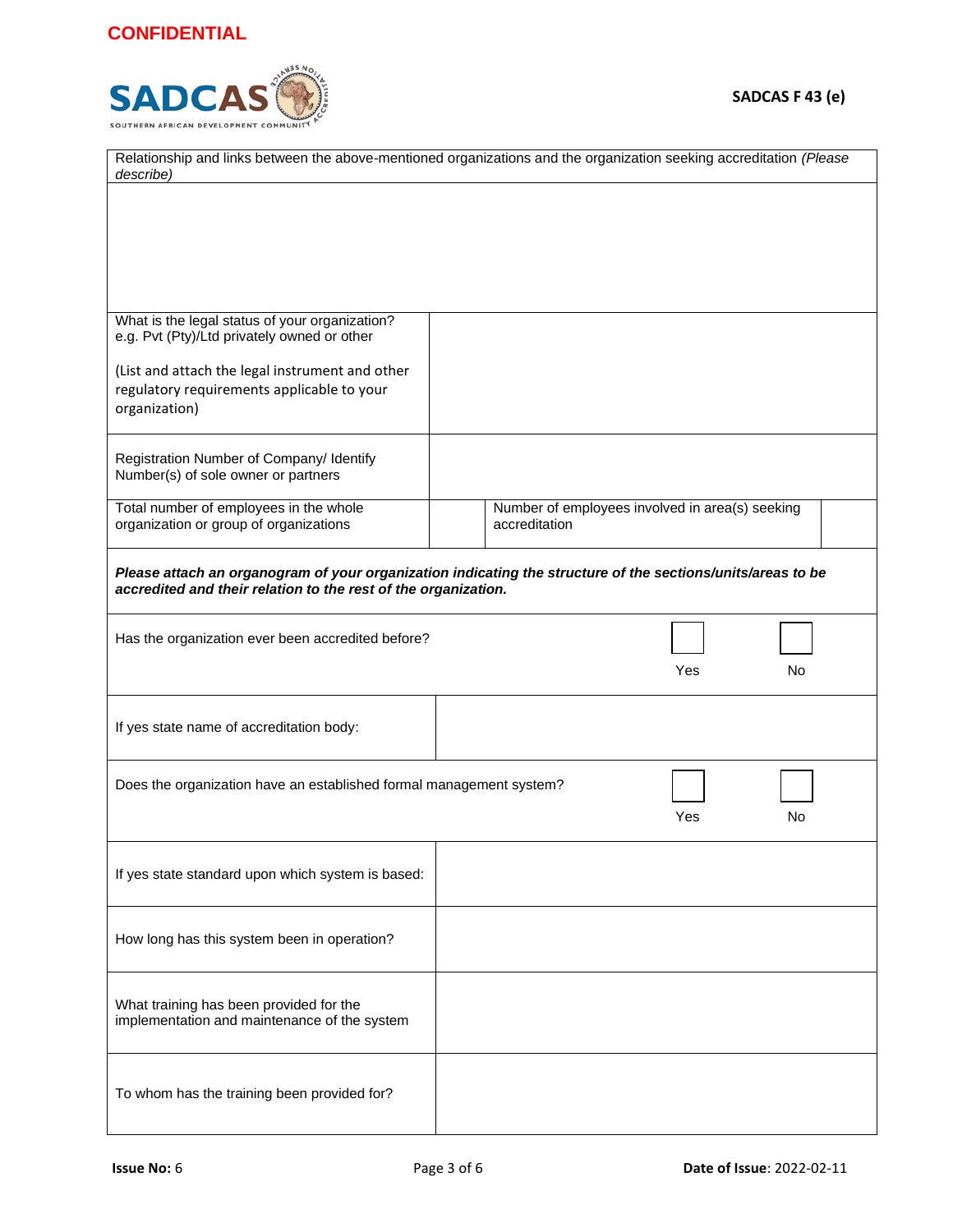

|                                                                                                                                                                                                             | <b>PART 3: INFORMATION ON SENIOR STAFF</b>                                                                    |                                    |  |  |  |
|-------------------------------------------------------------------------------------------------------------------------------------------------------------------------------------------------------------|---------------------------------------------------------------------------------------------------------------|------------------------------------|--|--|--|
| <b>Scheme Name</b>                                                                                                                                                                                          | <b>Parameters</b>                                                                                             | <b>Frequency of Participation</b>  |  |  |  |
| For each staff member having responsibility for service for which accreditation is sought, please give the<br>following details. This includes the Quality Manager and Technical Manager, where applicable. |                                                                                                               |                                    |  |  |  |
| Note:<br>are addressed.                                                                                                                                                                                     | This information may be provided in any format used by the Certification Body provided all requirements below |                                    |  |  |  |
| Name                                                                                                                                                                                                        | Position                                                                                                      |                                    |  |  |  |
| Area of                                                                                                                                                                                                     |                                                                                                               | No. of staff supervised            |  |  |  |
| responsibility                                                                                                                                                                                              | Qualifications, experience, training and competence analysis:                                                 | in area                            |  |  |  |
|                                                                                                                                                                                                             |                                                                                                               |                                    |  |  |  |
| Name                                                                                                                                                                                                        | Position                                                                                                      |                                    |  |  |  |
| Area of<br>responsibility                                                                                                                                                                                   |                                                                                                               | No. of staff supervised<br>in area |  |  |  |
|                                                                                                                                                                                                             | Qualifications, experience, training and competence analysis:                                                 |                                    |  |  |  |
|                                                                                                                                                                                                             |                                                                                                               |                                    |  |  |  |
| Name                                                                                                                                                                                                        | Position                                                                                                      |                                    |  |  |  |
| Area of                                                                                                                                                                                                     |                                                                                                               | No. of staff supervised            |  |  |  |
| responsibility                                                                                                                                                                                              | Qualifications, experience, training and competence analysis:                                                 | in area                            |  |  |  |
|                                                                                                                                                                                                             |                                                                                                               |                                    |  |  |  |
| Name                                                                                                                                                                                                        | Position                                                                                                      |                                    |  |  |  |
| Area of                                                                                                                                                                                                     |                                                                                                               | No. of staff supervised            |  |  |  |
| responsibility                                                                                                                                                                                              |                                                                                                               | in area                            |  |  |  |
|                                                                                                                                                                                                             | Qualifications, experience, training and competence analysis:                                                 |                                    |  |  |  |
| Name                                                                                                                                                                                                        | Position                                                                                                      |                                    |  |  |  |
| Area of<br>responsibility                                                                                                                                                                                   |                                                                                                               | No. of staff supervised<br>in area |  |  |  |
|                                                                                                                                                                                                             | Qualifications, experience, training and competence analysis:                                                 |                                    |  |  |  |
|                                                                                                                                                                                                             |                                                                                                               |                                    |  |  |  |
| Name                                                                                                                                                                                                        | Position                                                                                                      |                                    |  |  |  |
| Area of<br>responsibility                                                                                                                                                                                   |                                                                                                               | No. of staff supervised<br>in area |  |  |  |
|                                                                                                                                                                                                             | Qualifications, experience, training and competence analysis:                                                 |                                    |  |  |  |
|                                                                                                                                                                                                             |                                                                                                               |                                    |  |  |  |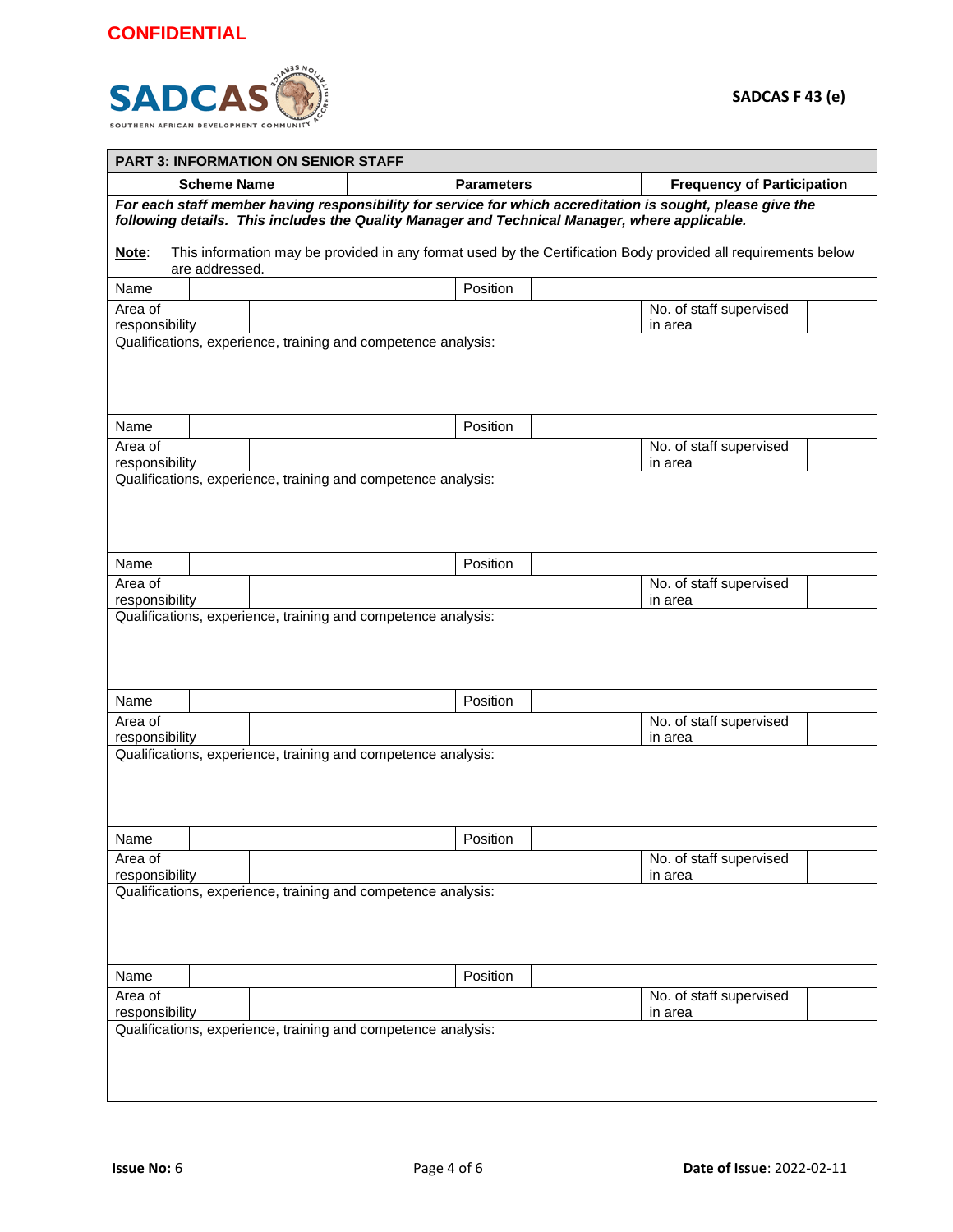

#### **PART 4: SCOPE OF APPLICATION**

Please indicate for which scope sectors accreditation is sought. Also attach a detailed list of applicable specifications.

| <b>EAC /IAF</b><br>No. | <b>NACE Rev 2</b><br>Division(s) Group (s)                           | <b>Description</b>                                | No. of<br><b>Certifications</b> | No. of<br><b>Auditors</b> | Please tick as<br>appropriate |
|------------------------|----------------------------------------------------------------------|---------------------------------------------------|---------------------------------|---------------------------|-------------------------------|
|                        |                                                                      |                                                   |                                 |                           | Product                       |
| 1                      | 01,02,03                                                             | Agriculture, forestry and fishing                 |                                 |                           |                               |
| $\overline{2}$         | 05, 06, 07, 08, 09                                                   | Mining and quarrying                              |                                 |                           |                               |
| 3                      | 10, 11, 12                                                           | Food products, beverages and<br>tobacco           |                                 |                           |                               |
| 4                      | 13, 14                                                               | Textiles and textile products                     |                                 |                           |                               |
| 5                      | 15                                                                   | Leather and leather products                      |                                 |                           |                               |
| 6                      | 16                                                                   | Wood and wood products                            |                                 |                           |                               |
| $\overline{7}$         | 17                                                                   | Pulp, paper and paper products                    |                                 |                           |                               |
| 8                      | 58.1, 59.2                                                           | Publishing companies                              |                                 |                           |                               |
| 9                      | 18                                                                   | Printing companies                                |                                 |                           |                               |
| 10                     | $\overline{19}$                                                      | Manufacture of coke and refined                   |                                 |                           |                               |
|                        |                                                                      | petroleum products                                |                                 |                           |                               |
| 11                     | 24.46                                                                | Nuclear                                           |                                 |                           |                               |
| 12                     | 20                                                                   | Chemicals, chemical products and<br>fibers        |                                 |                           |                               |
| 13                     | 21                                                                   | Pharmaceuticals                                   |                                 |                           |                               |
| 14                     | 22                                                                   | Rubber and plastic products                       |                                 |                           |                               |
| 15                     | 23, except 23.5 and 23.6                                             | Non-metallic mineral products                     |                                 |                           |                               |
| 16                     | 23.5, 23.6                                                           | Concrete, cement, lime, plaster, etc.             |                                 |                           |                               |
| 17                     | 24 except 24.46, 25 except<br>25.4, 33.11                            | Basic metals and fabricated metal<br>products     |                                 |                           |                               |
| 18                     | 25.4, 28, 30.4, 33.12, 33.2                                          | Machinery and equipment                           |                                 |                           |                               |
| 19                     | 26, 27, 33.13, 33.14, 95.1                                           | Electrical and optical equipment                  |                                 |                           |                               |
| 20                     | 30.1, 33.15                                                          | Shipbuilding                                      |                                 |                           |                               |
| $\overline{21}$        | 30.33, 33.16                                                         | Aerospace                                         |                                 |                           |                               |
| $\overline{22}$        | 29, 30.2, 30.9, 33.17                                                | Other transport equipment                         |                                 |                           |                               |
| 23                     | 31, 32, 33.19                                                        | Manufacturing not elsewhere<br>classified         |                                 |                           |                               |
| 24                     | 38.3                                                                 | Recycling                                         |                                 |                           |                               |
| $\overline{25}$        | 35.1                                                                 | Electricity supply                                |                                 |                           |                               |
| $\overline{26}$        | 35.2                                                                 | Gas supply                                        |                                 |                           |                               |
| 27                     | 35.3, 36                                                             | Water supply                                      |                                 |                           |                               |
| 28                     | 41, 42, 43                                                           | Construction                                      |                                 |                           |                               |
| 29                     | 45, 46, 47, 95.2                                                     | Wholesale and retail trade; Repair of             |                                 |                           |                               |
|                        |                                                                      | motor vehicles, motorcycles and                   |                                 |                           |                               |
|                        |                                                                      | personal and household goods                      |                                 |                           |                               |
| 30                     | 55, 56                                                               | Hotels and restaurants                            |                                 |                           |                               |
| 31                     | 49, 50, 51, 52, 53, 61                                               | Transport, storage and<br>communication           |                                 |                           |                               |
| 32                     | 64, 65, 66, 68, 77                                                   | Financial intermediation; real estate;<br>renting |                                 |                           |                               |
| 33                     | 58.2, 62, 63.1                                                       | Information technology                            |                                 |                           |                               |
| 34                     | 71, 72, 74 except 74.2 and<br>74.3                                   | <b>Engineering services</b>                       |                                 |                           |                               |
| 35                     | 69, 70, 73, 74.2, 74.3, 78,<br>80, 81, 82                            | Other services                                    |                                 |                           |                               |
| 36                     | 84                                                                   | Public administration                             |                                 |                           |                               |
| 37                     | 85                                                                   | Education                                         |                                 |                           |                               |
| 38                     | 75, 86, 87, 88                                                       | Health and social work                            |                                 |                           |                               |
| 39                     | 37, 38.1, 38.2, 39, 59.1, 60,<br>63.9, 79, 90, 91, 92, 93, 94,<br>96 | Other social services                             |                                 |                           |                               |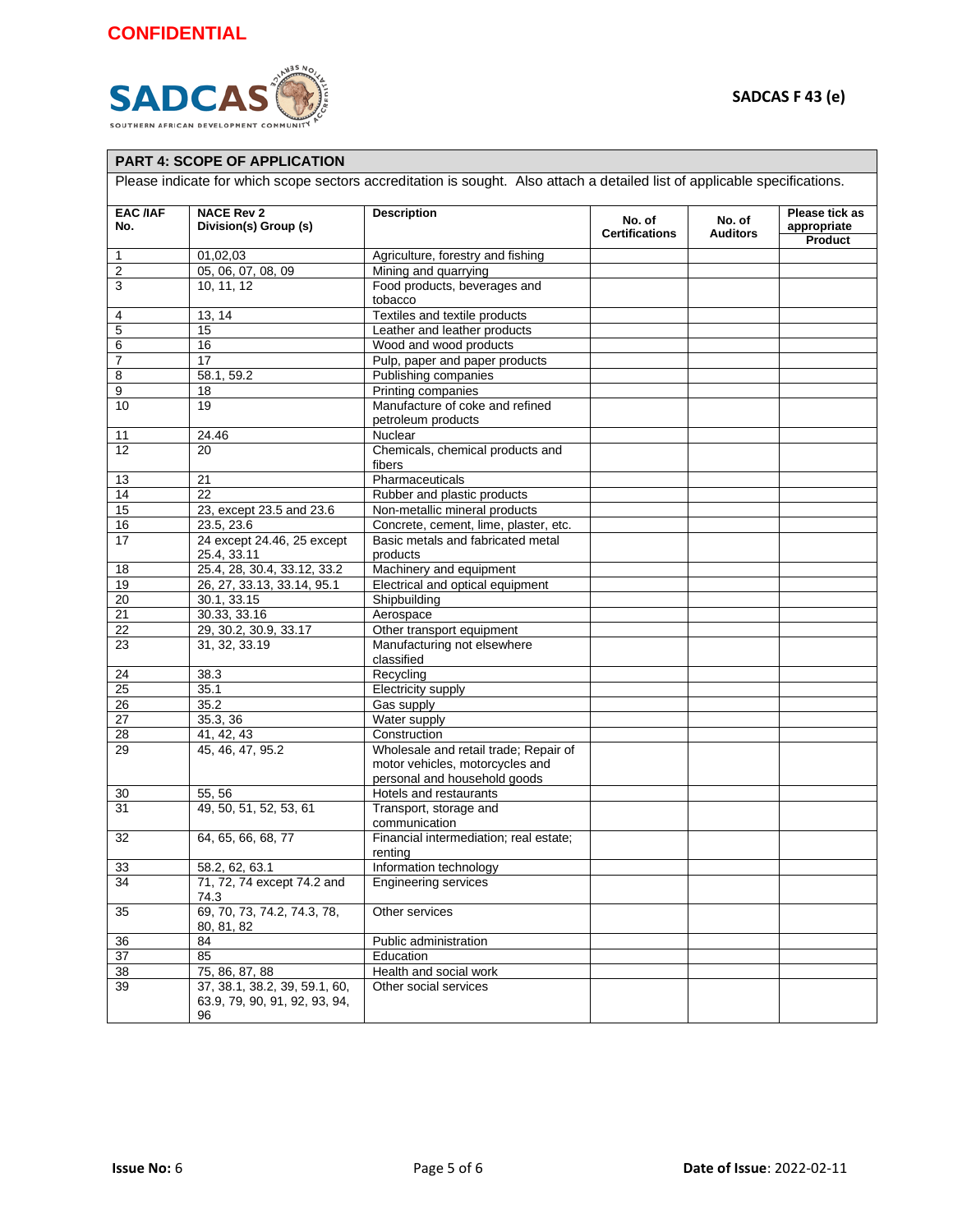

| PART 5: DETAILS OF THE PRODUCT CERTIFICATION SCHEME                                                                                     |                                                                                                                                                       |  |  |  |
|-----------------------------------------------------------------------------------------------------------------------------------------|-------------------------------------------------------------------------------------------------------------------------------------------------------|--|--|--|
| 5.1 Scheme Owner:                                                                                                                       |                                                                                                                                                       |  |  |  |
| (use a separate page as needed for<br>multiple schemes)                                                                                 |                                                                                                                                                       |  |  |  |
| 5.2 Scheme Title:                                                                                                                       |                                                                                                                                                       |  |  |  |
| 5.2.1 Define Product, Process or<br>Service Covered <sup>1</sup> :                                                                      |                                                                                                                                                       |  |  |  |
| 5.3 History of the Certification<br>Program                                                                                             |                                                                                                                                                       |  |  |  |
| 5.3.1Date of Development:                                                                                                               |                                                                                                                                                       |  |  |  |
| 5.3.2 Years of Operation:                                                                                                               |                                                                                                                                                       |  |  |  |
| 5.4 Standard(s) used in the scheme                                                                                                      |                                                                                                                                                       |  |  |  |
| 5.4.1 Identify Standard(s) or<br>International Classification for<br>Standards (ICS) Codes provided in<br>the standards if applicable.  |                                                                                                                                                       |  |  |  |
| Note:                                                                                                                                   |                                                                                                                                                       |  |  |  |
| 1) Schemes that reference standards<br>require a listing of ICS codes on the<br>Scope of Accreditation if applicable                    |                                                                                                                                                       |  |  |  |
| 2) Download the listing of ICS codes<br>from the ISO webpage:<br>https://www.iso.org/publication/PUB100<br>033.html                     |                                                                                                                                                       |  |  |  |
| Title:                                                                                                                                  |                                                                                                                                                       |  |  |  |
| Designation/Number:                                                                                                                     |                                                                                                                                                       |  |  |  |
| Date or edition:                                                                                                                        |                                                                                                                                                       |  |  |  |
| 5.4.2 Are All Provisions of<br>Standard(s) Covered by Scheme?<br>If not, explain.                                                       |                                                                                                                                                       |  |  |  |
| 5.4.3 State if any additional<br>requirements outside the standard<br>are used.                                                         |                                                                                                                                                       |  |  |  |
| 5.5. Mark of Conformity                                                                                                                 |                                                                                                                                                       |  |  |  |
| 5.5.1 Describe the Elements of the<br>Certification Label or Certificate Used<br>to Identify Conforming Product,<br>Process or Services |                                                                                                                                                       |  |  |  |
| 5.6 Program Documents (Copies of<br>Each Must be Submitted):                                                                            |                                                                                                                                                       |  |  |  |
| 5.6.1 Procedural Guide and Any<br>Other Program Operational<br>Documents such as the CB's<br>management system manual                   |                                                                                                                                                       |  |  |  |
| 5.6.2 Attach Specimen Copy of<br>Contract(s) Between Certification<br><b>Program Parties</b><br>5.6.3 Any Other Documents Setting       | Between CB and Testing, Audit or Inspection Bodies and Service Providers,<br>Between CB and clients<br>$\bullet$<br>Scheme owner and CB if applicable |  |  |  |
| Forth Requirements or specifications                                                                                                    |                                                                                                                                                       |  |  |  |

Forth Requirements or specifications |<br><sup>1</sup> If the Certification Body is operating a proprietary certification scheme unique to the CB, please identify the appropriate ICS Code(s) identified in the International Classification for Standards.